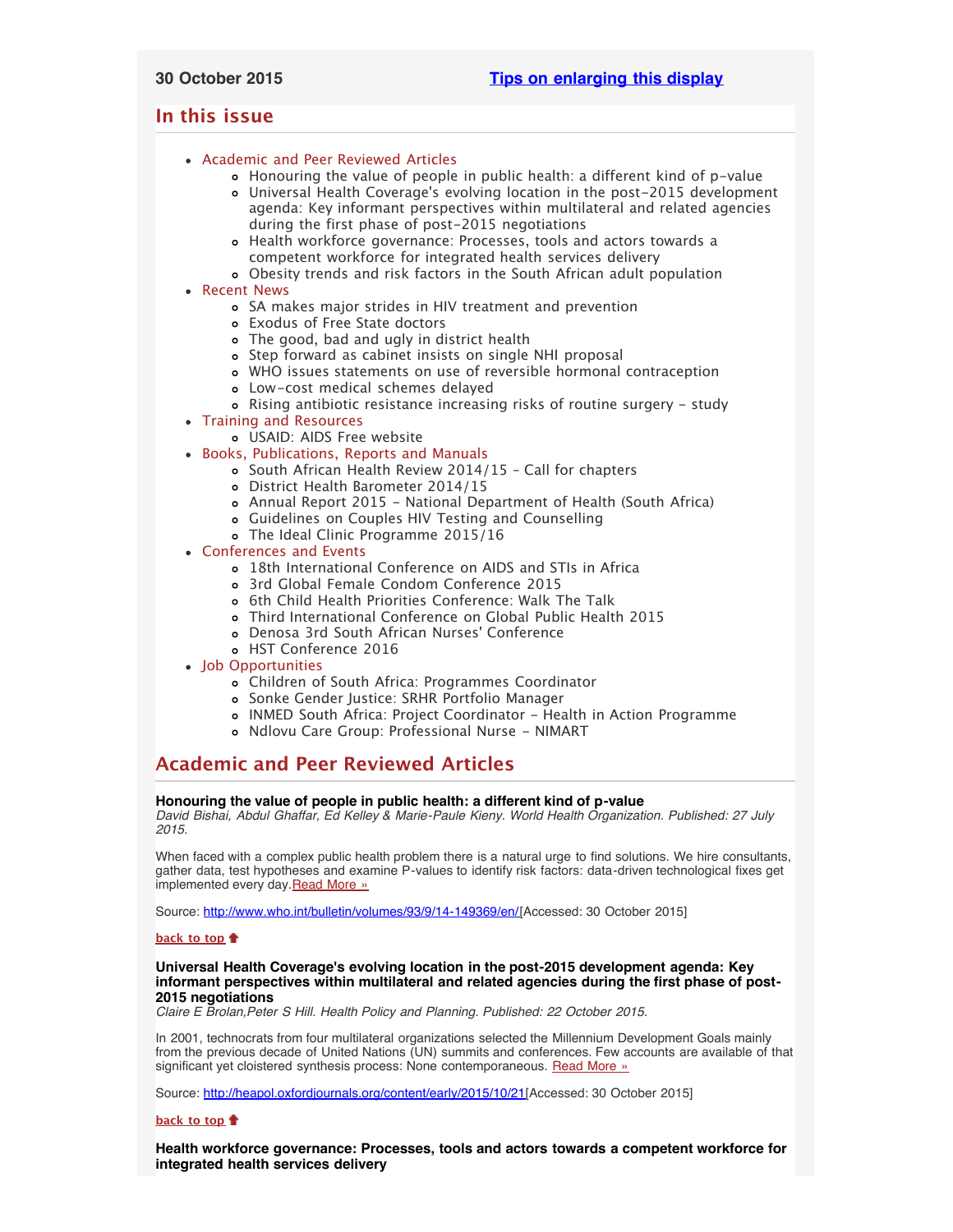*Erica Barbazza, Margrieta Langins, Hans Kluge, Juan Tello. Health Policy. Published: 8 October 2015.*

A competent health workforce is a vital resource for health services delivery, dictating the extent to which services are capable of responding to health needs. In the context of the changing health landscape, an integrated approach to service provision has taken precedence... [Read More »](http://www.healthpolicyjrnl.com/article/S0168-8510(15)00246-8/abstract)

Source: [http://www.healthpolicyjrnl.com/article/S0168-8510\(15\)00246-8/abstract](http://www.healthpolicyjrnl.com/article/S0168-8510(15)00246-8/abstract)[Accessed: 30 October 2015]

#### **[back to top](#page-0-5)**

#### <span id="page-1-0"></span>**Obesity trends and risk factors in the South African adult population**

*Annibale Cois, Candy Day. BMC Obesity. Published: 13 October 2015.*

Obesity prevalence is increasing globally and contributes substantially to the burgeoning burden of noncommunicable diseases. South Africa is particularly affected by this increasing trend and cross-sectional evidence suggests socioeconomic and behavioural variables as possible drivers. [Read More »](http://www.biomedcentral.com/2052-9538/2/42)

Source: [http://www.biomedcentral.com/2052-9538/2/42\[](http://www.biomedcentral.com/2052-9538/2/42)Accessed: 30 October 2015]

**[back to top](#page-0-5)**

# <span id="page-1-1"></span>**Recent News**

## <span id="page-1-2"></span>**SA makes major strides in HIV treatment and prevention**

*Mail & Guardian. Published: 21 October 2015.*

The latest health barometer suggests mother-to-child transmissions and maternal mortalities are decreasing among other significant improvements made.[Read More »](http://www.hst.org.za/news/sa-makes-major-strides-hiv-treatment-and-prevention)

Source: [http://mg.co.za/article/2015-10-21-00-sa-makes-major-strides-in-hiv-treatment-and](http://mg.co.za/article/2015-10-21-00-sa-makes-major-strides-in-hiv-treatment-and-prevention)[prevention](http://mg.co.za/article/2015-10-21-00-sa-makes-major-strides-in-hiv-treatment-and-prevention)[Accessed: 30 October 2015]

#### **[back to top](#page-0-5)**

#### <span id="page-1-3"></span>**Exodus of Free State doctors**

*Health-e News. Published: 21 October 2015.*

Newly released Free State health indicators show all is not well in the troubled province as the province loses a unprecedented 177 medical doctors in the last year. [Read More »](http://www.hst.org.za/news/exodus-free-state-doctors)

Source: [http://www.health-e.org.za/2015/10/21/exodus-of-free-state-doctors/ \[](http://www.health-e.org.za/2015/10/21/exodus-of-free-state-doctors/)Accessed: 30 October 2015]

#### **[back to top](#page-0-5)**

### <span id="page-1-4"></span>**The good, bad and ugly in district health**

*Health-e News. Published: 21 October 2015.*

The SA Health Review and District Health Barometer, produced annually by Health Systems Trust, was launched last night. Important gains have been made, but huge challenges remain. In the past year, over 90 percent of pregnant women with HIV started antiretroviral medicine - a leap of 15 percent in a year - and this helped to drive the mother-to-child HIV transmission to its lowest level ever, a mere 1,5 percent. [Read More »](http://www.hst.org.za/news/good-bad-and-ugly-district-health)

Source: [http://www.health-e.org.za/2015/10/21/the-good-bad-and-ugly-in-district-health/\[](http://www.health-e.org.za/2015/10/21/the-good-bad-and-ugly-in-district-health/)Accessed: 30 October 2015]

#### **[back to top](#page-0-5)**

# <span id="page-1-5"></span>**Step forward as cabinet insists on single NHI proposal**

*BDlive. Published: 22 October 2015.*

The Cabinet has asked the Treasury and the Department of Health to consolidate their proposals for National Health Insurance (NHI) into a single document that would be published before the end of the financial year, the Treasury indicated on Wednesday. [Read More »](http://www.hst.org.za/news/step-forward-cabinet-insists-single-nhi-proposal)

Source: <http://www.bdlive.co.za/national/2015/10/22/step-forward-as-cabinet-insists-on-single-nhi-proposal>

#### **[back to top](#page-0-5)**

# **WHO issues statements on use of reversible hormonal contraception**

*WHO. Published: 21 October 2015.*

WHO has issued two statements which address concerns about the use of two different hormonal contraceptives: Progestogen-only implants and depot-medroxyprogesterone acetate (DMPA). [Read More »](http://www.hst.org.za/news/who-issues-statements-use-reversible-hormonal-contraception)

Source: [http://www.who.int/reproductivehealth/topics/family\\_planning/statements-reversible-hc/en/ \[](http://www.hst.org.za/news/who-issues-statements-use-reversible-hormonal-contraception)Accessed: 30 October 2015]

### **[back to top](#page-0-5)**

<span id="page-1-6"></span>**Low-cost medical schemes delayed** *BDlive. Published: 16 October 2015.*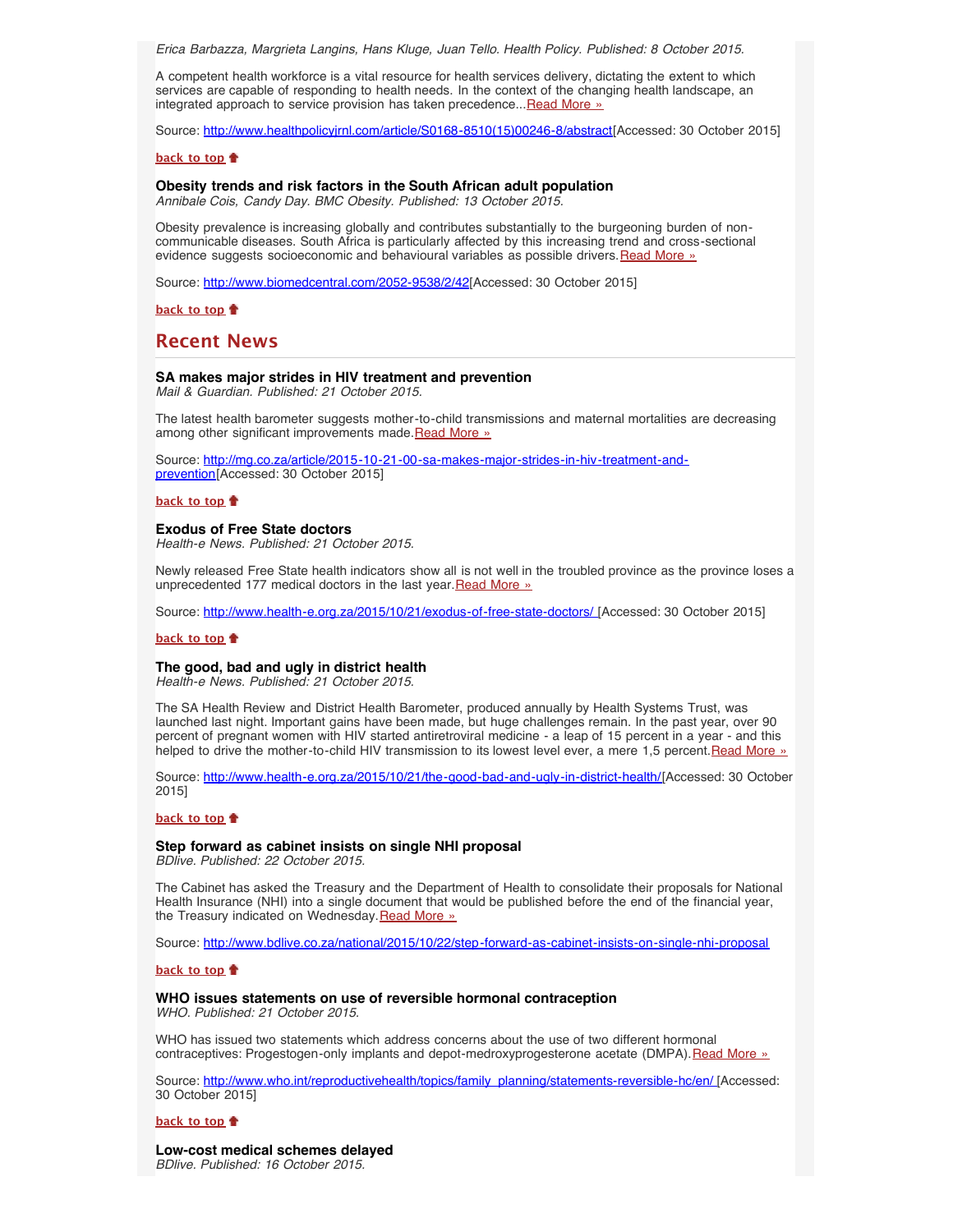The Council for Medical Schemes (CMS) has withdrawn its guidelines for low-income medical schemes in response to criticism from key stakeholders such as the South African Medical Association, dealing a blow to medical schemes that planned to launch such products early next year. [Read More »](http://www.hst.org.za/news/low-cost-medical-schemes-delayed)

Source: <http://www.bdlive.co.za/business/healthcare/2015/10/16/low-cost-medical-schemes-delayed>[Accessed: 30 October 2015]

# **[back to top](#page-0-5)**

<span id="page-2-0"></span>**Rising antibiotic resistance increasing risks of routine surgery – study** *The Guardian. Published: 16 October 2015.*

Common procedures and chemotherapy will be virtually impossible if problem is not tackled urgently. [Read](http://www.hst.org.za/news/rising-antibiotic-resistance-increasing-risks-routine-surgery-study) [More »](http://www.hst.org.za/news/rising-antibiotic-resistance-increasing-risks-routine-surgery-study)

Source: [http://www.theguardian.com/society/2015/oct/16/antibiotic-resistance-routine-surgery-impossible](http://www.theguardian.com/society/2015/oct/16/antibiotic-resistance-routine-surgery-impossible-study)[study](http://www.theguardian.com/society/2015/oct/16/antibiotic-resistance-routine-surgery-impossible-study)[Accessed: 30 October 2015]

**[back to top](#page-0-5)**

# <span id="page-2-1"></span>**Training and Resources**

#### <span id="page-2-2"></span>**USAID: AIDS Free website**

*USAID*

The challenge to achieve an AIDS-free generation had been issued. By virtue of the significant strides made across the HIV continuum in the past decade, it was realisable. But first, PEPFAR needed a strategy that would encourage donors and country governments to stand behind the international effort to end AIDS now that this distant goal was finally attainable. [Click Here»](https://aidsfree.usaid.gov/)

#### **[back to top](#page-0-5)**

# <span id="page-2-3"></span>**Books, Publications, Reports and Manuals**

#### <span id="page-2-4"></span>**South African Health Review 2014/15 – Call for chapters**

*Health Systems Trust. Published: 20 October 2015.*

The content of the 18th edition of the Review (2014/15) begins with the standard 'Health Policy and Legislation' chapter, followed by a set of chapter providing updates on primary health care policy implementation (Chapter 2: progress of the Ideal Clinic Realisation and Maintenance initiative; Chapter 3: reference implementation of the eHealth Strategy; and Chapter 4: early implementation experiences of the District Clinical Specialist Teams in three districts)... [Click Here»](http://www.hst.org.za/publications/south-african-health-review-201415)

#### **[back to top](#page-0-5)**

#### <span id="page-2-5"></span>**District Health Barometer 2014/15**

*Health Systems Trust. Published: 20 October 2015.*

This 10th edition of the DHB presents data on 44 indicators, with trend illustrations and health profiles for South Africa as a whole, the nine provinces and the 52 districts, as well as a chapter on the country's burden of disease. [Click Here»](http://www.hst.org.za/publications/district-health-barometer-201415-1)

#### **[back to top](#page-0-5)**

#### **Annual Report 2015 – National Department of Health (South Africa)**

*National Department of Health. Published: 10 October 2015.*

The purpose of this report is to give Parliament and the public an overview of the resources allocated to the Department of Health and to account for how, in broad terms, those resources have been used in fulfilling our statutory functions - the provision of health care and the promotion of health. [Click Here»](http://www.health.gov.za/index.php/2014-03-17-09-09-38/2014-03-17-09-24-31/category/239-ar2015)

### **[back to top](#page-0-5)**

#### <span id="page-2-7"></span>**Guidelines on Couples HIV Testing and Counselling**

*World Health Organisation. Published: April 2012.*

There are many potential benefits to supporting couples to test together for HIV infection and to mutually disclose their HIV status - most importantly, that together they can then make informed decisions about HIV prevention and reproductive health, including contraception and conception. [Click Here»](http://apps.who.int/iris/bitstream/10665/44646/1/9789241501972_eng.pdf)

#### **[back to top](#page-0-5)**

## <span id="page-2-6"></span>**The Ideal Clinic Programme 2015/16**

*Health Systems Trust and Department of Health (South Africa). Published: September 2015.*

The Ideal Clinic programme was initiated by the South African National Department of Health (NDoH) in July 2013 in order to systematically improve Primary Health Care (PHC) facilities and the quality of care they provide. [Click Here»](http://www.hst.org.za/publications/ideal-clinic-programme-201516)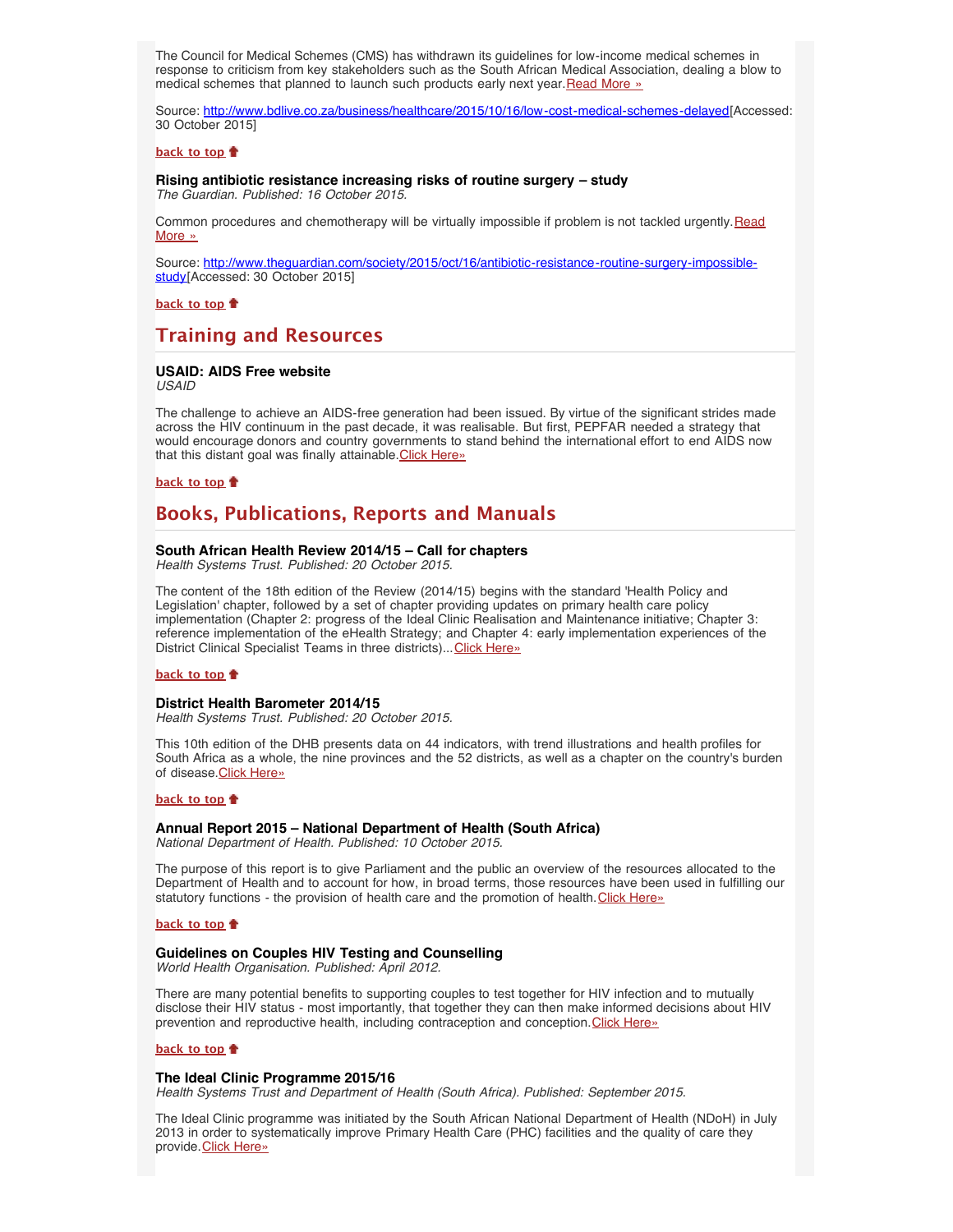# **Conferences and Events**

# <span id="page-3-1"></span>**18th International Conference on AIDS and STIs in Africa**

*When: 29 November to 4 December 2015 Venue: Rainbow Towers Hotel & Conference Centre, Harare, Zimbabwe URL: <http://icasa2015zimbabwe.org/overview/icasa-2015-background/>*

As ICASA Zimbabwe coincides with the MDG target year, the International Conference on AIDS and STIs in Africa is offering the strategic first forum for post-MGD to leaders, activists, scientists and community to take stock of the outcomes of the MDG high level meeting challenges and to pave the way for a new, innovative and efficient approach towards an Africa AIDS free generation.

### **[back to top](#page-0-5)**

# <span id="page-3-2"></span>**3rd Global Female Condom Conference 2015**

*When: 1 - 3 December 2015 Venue: Coastlands Umhlanga Hotel and Convention Centre, Durban, South Africa URL: [http://www.femalecondoms4all.org/conference2015/](http://www.femalecondoms4all.org/conference2015/conference-programme)*

This workshop will present and review the existing evidence (published and unpublished) on the use of female condoms to prevent pregnancy, STIs and HIV. The discussions will focus on the gaps in research, developing a research agenda and the need for building a stronger evidence base for female condoms...

#### **[back to top](#page-0-5)**

# <span id="page-3-3"></span>**6th Child Health Priorities Conference: Walk the Talk**

*When: 3-5 December 2015 Venue: University of KwaZulu-Natal, Pietermaritzburg Campus, South Africa Contact:[infochpc2015@gmail.com](mailto:infochpc2015@gmail.com)*

The theme of the conference this year is "Walk the Talk" and the focus will be the recommendations that have arisen from the Ministerial Committees looking at Maternal, Newborn and Child Mortality.

#### **[back to top](#page-0-5)**

#### <span id="page-3-4"></span>**Third International Conference on Global Public Health 2015**

*When:10 - 11 December 2015 Venue: Colombo, Sri Lanka URL: [http://www.health3000.org](http://www.health3000.org/)*

Global Public Health 2015 is an interactive platform to connect and reconnect colleagues around the world. Meet the participants from 2012, 2014 conferences as well as new participants in our conferences. GPH 2015 conference is the premier knowledge building event and the largest annual public health gathering in the Global South.

#### **[back to top](#page-0-5)**

## **Denosa 3rd South African Nurses' Conference**

*When: 24 - 26 February 2016 Venue: Birchwood Conference Centre, Boksburg, Gauteng URL: [http://www.sanursesconference.co.za](http://www.sanursesconference.co.za/)*

DENOSA is hosting the Third South African Nurses' Conference from the 24th to the 26th February 2016.This is a biannual event born out of a need to build capacity and create an enabling environment for South African nurses to effectively and positively influence health policy. It further affords the cadre an opportunity to critically analyze the South African health system and propose solutions. Become part of history.

#### **[back to top](#page-0-5)**

#### <span id="page-3-5"></span>**HST Conference 2016**

*When: 4-6 May 2016 Venue: Birchwood Conference Centre, Boksburg, Gauteng URL: [http://www.hstconference2016.org.za](http://www.hstconference2016.org.za/)*

Health Systems Trust (HST) is hosting a conference from 4-6 May 2016 at the Birchwood Conference Centre, Boksburg, Gauteng. Under the banner of *Strengthened health systems for sustainable development: sharing, supporting, synergising*, the event is designed to advance the global public health agenda in improving health outcomes.

**[back to top](#page-0-5)**

# <span id="page-3-0"></span>**Job Opportunities**

<span id="page-3-6"></span>**Children of South Africa: Programmes Coordinator** *Closing Date: 2 November 2015 Please view our website for more details <http://www.hst.org.za/jobs/programmes-coordinator>*